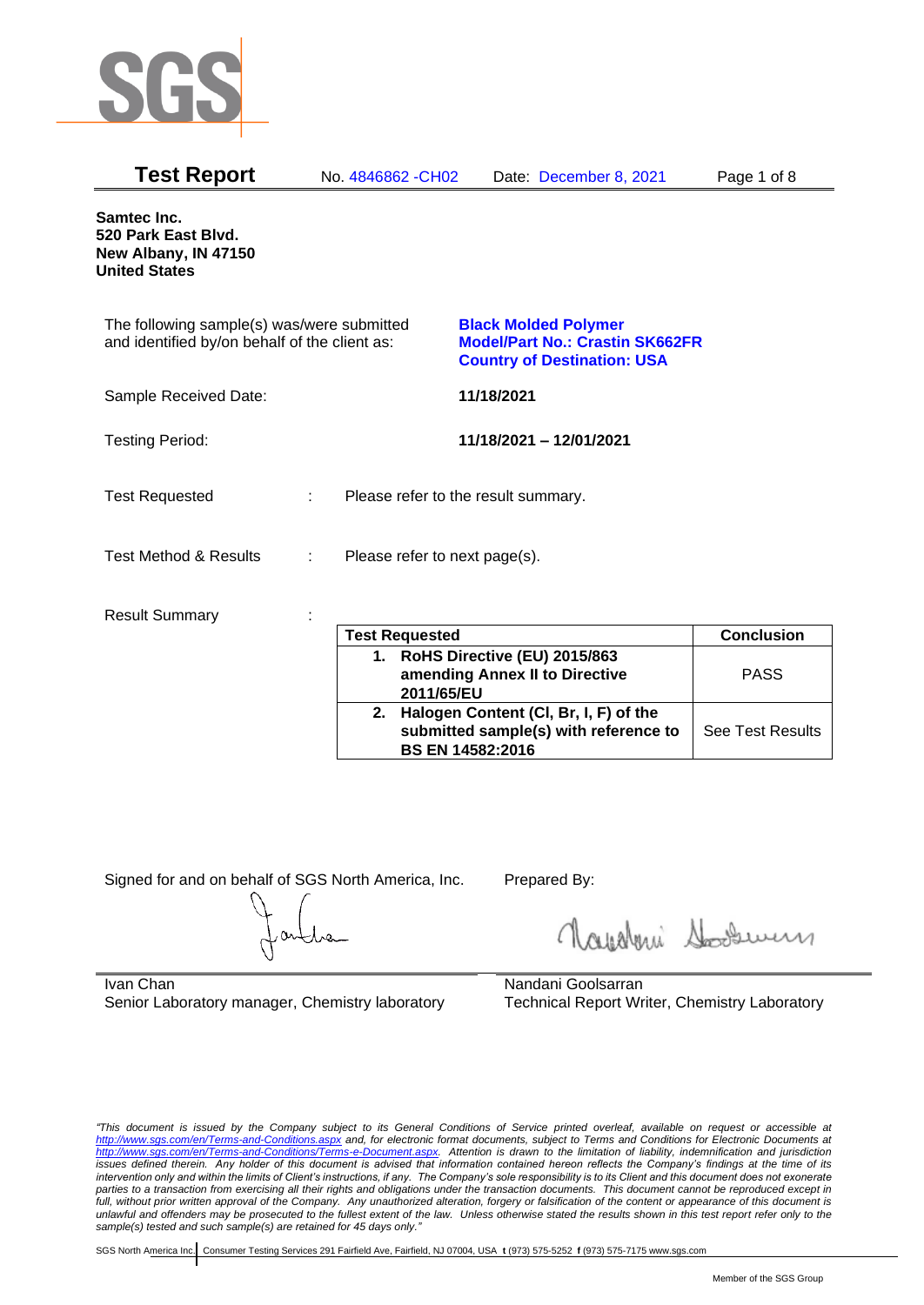

**Test Report** No. 4846862 -CH02 Date: December 8, 2021 Page 2 of 8

# **1. RoHS Directive (EU) 2015/863 amending Annex II to Directive 2011/65/EU**

# **Testing was done at an SGS Affiliate Laboratory:**

**Specimen SGS Sample ID Description No.** 1 HKT21-058357.002 Black plastic

## Remarks :

 $(1)$  1 mg/kg = 1 ppm = 0.0001%

(2) MDL = Method Detection Limit

(3)  $ND = Not detected$  ( < MDL)

- (4) "-" = Not Regulated
- Test Method : With reference to IEC 62321-4:2013+A1:2017, IEC62321-5:2013, IEC62321-7-2:2017, IEC62321-6:2015 and IEC62321-8:2017, analyzed by ICP-OES, UV-Vis and GC-MS. (Decision Rule: please refer to appendix 1: Category 1)

| Test Item(s)                 | Limit | Unit  | <b>MDL</b>               | 002       |
|------------------------------|-------|-------|--------------------------|-----------|
| Cadmium (Cd)                 | 100   | mg/kg | $\overline{2}$           | <b>ND</b> |
| Lead (Pb)                    | 1,000 | mg/kg | $\overline{c}$           | <b>ND</b> |
| Mercury (Hg)                 | 1,000 | mg/kg | $\overline{c}$           | <b>ND</b> |
| Hexavalent Chromium (Cr(VI)) | 1,000 | mg/kg | 8                        | <b>ND</b> |
| Sum of PBBs                  | 1,000 | mg/kg | $\overline{\phantom{0}}$ | <b>ND</b> |
| Monobromobiphenyl            |       | mg/kg | 5                        | <b>ND</b> |
| Dibromobiphenyl              |       | mg/kg | 5                        | <b>ND</b> |
| Tribromobiphenyl             |       | mg/kg | 5                        | <b>ND</b> |
| Tetrabromobiphenyl           |       | mg/kg | 5                        | <b>ND</b> |
| Pentabromobiphenyl           |       | mg/kg | 5                        | ND.       |
| Hexabromobiphenyl            |       | mg/kg | 5                        | <b>ND</b> |
| Heptabromobiphenyl           |       | mg/kg | 5                        | <b>ND</b> |
| Octabromobiphenyl            |       | mg/kg | 5                        | <b>ND</b> |
| Nonabromobiphenyl            |       | mg/kg | 5                        | <b>ND</b> |
| Decabromobiphenyl            |       | mg/kg | 5                        | <b>ND</b> |
| Sum of PBDEs                 | 1,000 | mg/kg | $\overline{\phantom{0}}$ | <b>ND</b> |
| Monobromodiphenyl ether      |       | mg/kg | 5                        | <b>ND</b> |
| Dibromodiphenyl ether        |       | mg/kg | 5                        | <b>ND</b> |
| Tribromodiphenyl ether       |       | mg/kg | 5                        | <b>ND</b> |
| Tetrabromodiphenyl ether     |       | mg/kg | 5                        | <b>ND</b> |
| Pentabromodiphenyl ether     |       | mg/kg | 5                        | <b>ND</b> |
| Test Item(s)                 | Limit | Unit  | <b>MDL</b>               | 002       |

*"This document is issued by the Company subject to its General Conditions of Service printed overleaf, available on request or accessible at <http://www.sgs.com/en/Terms-and-Conditions.aspx> and, for electronic format documents, subject to Terms and Conditions for Electronic Documents at [http://www.sgs.com/en/Terms-and-Conditions/Terms-e-Document.aspx.](http://www.sgs.com/en/Terms-and-Conditions/Terms-e-Document.aspx) Attention is drawn to the limitation of liability, indemnification and jurisdiction issues defined therein. Any holder of this document is advised that information contained hereon reflects the Company's findings at the time of its intervention only and within the limits of Client's instructions, if any. The Company's sole responsibility is to its Client and this document does not exonerate*  parties to a transaction from exercising all their rights and obligations under the transaction documents. This document cannot be reproduced except in *full, without prior written approval of the Company. Any unauthorized alteration, forgery or falsification of the content or appearance of this document is unlawful and offenders may be prosecuted to the fullest extent of the law. Unless otherwise stated the results shown in this test report refer only to the sample(s) tested and such sample(s) are retained for 45 days only."*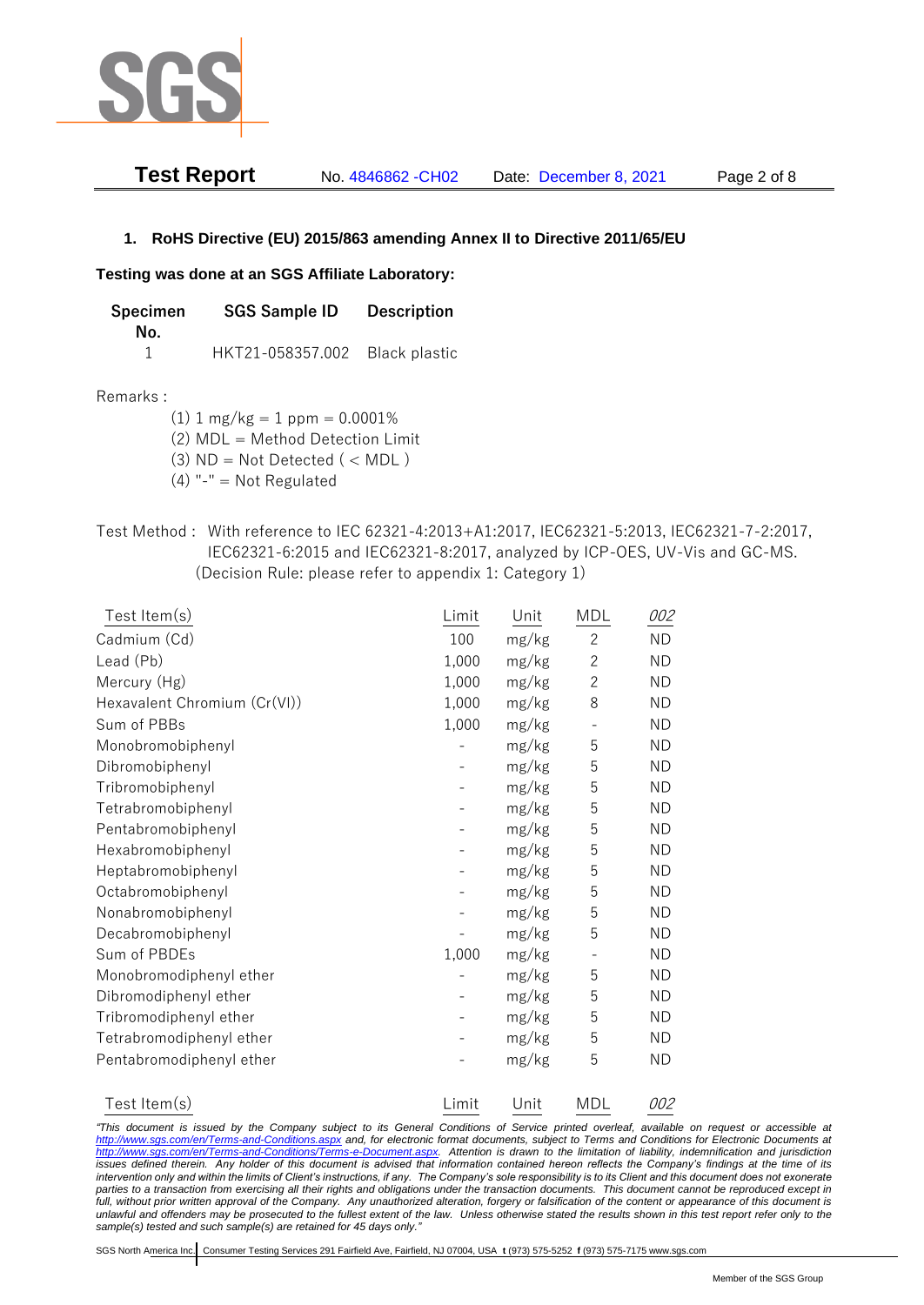

| <b>Test Report</b>                  | No. 4846862 - CH02       | Date: December 8, 2021 |    | Page 3 of 8 |  |
|-------------------------------------|--------------------------|------------------------|----|-------------|--|
|                                     |                          |                        |    |             |  |
| Hexabromodiphenyl ether             |                          | mg/kg                  | 5  | ΝD          |  |
| Heptabromodiphenyl ether            |                          | mg/kg                  | 5  | ΝD          |  |
| Octabromodiphenyl ether             | -                        | mg/kg                  | 5  | ΝD          |  |
| Nonabromodiphenyl ether             | $\overline{\phantom{a}}$ | mg/kg                  | 5  | ΝD          |  |
| Decabromodiphenyl ether             |                          | mg/kg                  | 5  | ΝD          |  |
| Dibutyl Phthalate (DBP)             | 1,000                    | mg/kg                  | 50 | ΝD          |  |
| Benzylbutyl Phthalate (BBP)         | 1,000                    | mg/kg                  | 50 | ΝD          |  |
| Bis-(2-ethylhexyl) Phthalate (DEHP) | 1,000                    | mg/kg                  | 50 | <b>ND</b>   |  |
| Diisobutyl Phthalate (DIBP)         | 1,000                    | mg/kg                  | 50 | ΝD          |  |

Notes :

(1) The maximum permissible limit is quoted from RoHS Directive (EU) 2015/863. IEC 62321 series is equivalent to EN 62321 series [http://www.cenelec.eu/dyn/www/f?p=104:30:1742232870351101::::FSP\\_ORG\\_ID,FSP\\_LANG\\_](http://www.cenelec.eu/dyn/www/f?p=104:30:1742232870351101::::FSP_ORG_ID,FSP_LANG_ID:1258637,25) [ID:1258637,25](http://www.cenelec.eu/dyn/www/f?p=104:30:1742232870351101::::FSP_ORG_ID,FSP_LANG_ID:1258637,25)

# **2. Halogen**

# **Testing was done at an SGS Affiliate Laboratory:**

Test Method : With reference to EN 14582:2016, analysis was performed by IC.

| Limit | Unit  | MDL | 002   |
|-------|-------|-----|-------|
|       | mg/kg | 50  | 600   |
|       | mg/kg | 50  | ΝD    |
|       | mg/kg | 50  | 42000 |
|       | mg/kg | 50  | ΝD    |
|       |       |     |       |

Notes :

(1) The measurement report of the expanded uncertainty with confident level 95% by coverage factor k=2, is 20% for each analyte of Fluorine, Chlorine, Bromine and Iodine.

*<sup>&</sup>quot;This document is issued by the Company subject to its General Conditions of Service printed overleaf, available on request or accessible at <http://www.sgs.com/en/Terms-and-Conditions.aspx> and, for electronic format documents, subject to Terms and Conditions for Electronic Documents at [http://www.sgs.com/en/Terms-and-Conditions/Terms-e-Document.aspx.](http://www.sgs.com/en/Terms-and-Conditions/Terms-e-Document.aspx) Attention is drawn to the limitation of liability, indemnification and jurisdiction issues defined therein. Any holder of this document is advised that information contained hereon reflects the Company's findings at the time of its intervention only and within the limits of Client's instructions, if any. The Company's sole responsibility is to its Client and this document does not exonerate*  parties to a transaction from exercising all their rights and obligations under the transaction documents. This document cannot be reproduced except in *full, without prior written approval of the Company. Any unauthorized alteration, forgery or falsification of the content or appearance of this document is unlawful and offenders may be prosecuted to the fullest extent of the law. Unless otherwise stated the results shown in this test report refer only to the sample(s) tested and such sample(s) are retained for 45 days only."*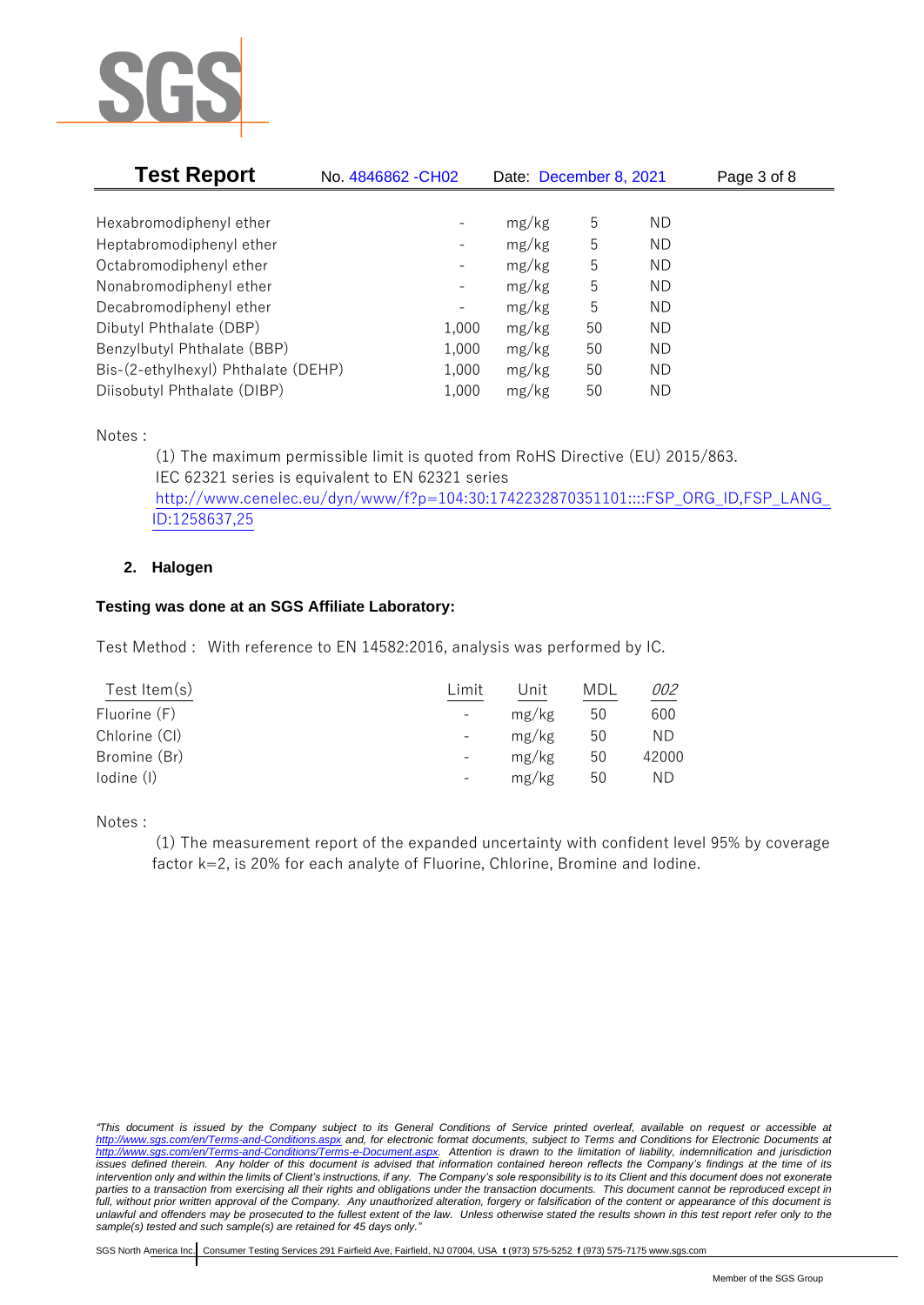

**Test Report** No. 4846862 -CH02 Date: December 8, 2021 Page 4 of 8

## Appendix 1

| Category       | Decision Rule Statement                                                                                                                                                                                                                                                                                                                                                                                                                                                                                                                                                                                                                                                                                                                                                                                                                                                                                                                                                                                                                                                                                                                                                                                                                                                                                                                                                                                                                   |  |  |  |
|----------------|-------------------------------------------------------------------------------------------------------------------------------------------------------------------------------------------------------------------------------------------------------------------------------------------------------------------------------------------------------------------------------------------------------------------------------------------------------------------------------------------------------------------------------------------------------------------------------------------------------------------------------------------------------------------------------------------------------------------------------------------------------------------------------------------------------------------------------------------------------------------------------------------------------------------------------------------------------------------------------------------------------------------------------------------------------------------------------------------------------------------------------------------------------------------------------------------------------------------------------------------------------------------------------------------------------------------------------------------------------------------------------------------------------------------------------------------|--|--|--|
| $\overline{1}$ | The decision rule for conformity reporting is based on the non-binary statement with quard band (is<br>equal to the expanded measurement uncertainty with a 95% coverage probability, w = U95) in<br>ILAC-G8:09/2019 Clause 4.2.3.<br>"Pass - the measured value is within (or below / above) the acceptance limit, where the<br>А.<br>acceptance limit is below / above to the quard band." or "Pass - The measured values were<br>observed in tolerance at the points tested. The specific false accept risk is up to 2.5%.".<br>B.<br>"Conditional Pass - The measured values were observed in tolerance at the points tested.<br>However, a portion of the expanded measurement uncertainty intervals about one or more<br>measured values exceeded / out of tolerance. When the measured result is close to the<br>tolerance, the specific false accept risk is up to 50%."<br>C.<br>"Conditional Fail - One or more measured values were observed out of tolerance at the<br>points tested. However, a portion of the expanded measurement uncertainty intervals about<br>one or more measured values were in tolerance. When the measured result is close to the<br>tolerance, the specific false reject risk is up to 50%.".<br>"Fail - the measured value is out of (or below / above) the tolerance limit added / subtracted<br>D.<br>to the quard band." or "Fail - One or more measured values were observed out of tolerance |  |  |  |
| $\overline{2}$ | at the points tested". The specific false reject risk is up to 2.5%.<br>The decision rule for conformity reporting is based on BS EN 1811:2011+A1:2015: Reference test<br>method for release of nickel from all post assemblies which are inserted into pierced parts of the<br>human body and articles intended to come into direct and prolonged contact with the skin in<br>Section 9.2 interpretation of results.                                                                                                                                                                                                                                                                                                                                                                                                                                                                                                                                                                                                                                                                                                                                                                                                                                                                                                                                                                                                                     |  |  |  |
| $\overline{3}$ | The decision rule for conformity reporting is based on the general consideration of simple<br>acceptance as stated in ISO/IEC Guide 98-3: "Uncertainty of measurement - Part 3: Guide to the<br>expression of uncertainty in measurement (GUM 1995)", and more specifically for analytical<br>measurements to the EURACHEM/CITAC Guide 2012 "Quantifying Uncertainty in Analytical<br>Measurement *                                                                                                                                                                                                                                                                                                                                                                                                                                                                                                                                                                                                                                                                                                                                                                                                                                                                                                                                                                                                                                       |  |  |  |
| 4              | The decision rule for conformity reporting is according to the IEC 62321-7-1 Edition 1.0 2015-09<br>Section 7: Table 1-(comparison to standard and interpretation of result)                                                                                                                                                                                                                                                                                                                                                                                                                                                                                                                                                                                                                                                                                                                                                                                                                                                                                                                                                                                                                                                                                                                                                                                                                                                              |  |  |  |
| $\overline{5}$ | The decision rule for conformity reporting is according to the IEC 62321-3-1 Edition 1.0 2013-06<br>Annex A.3 interpretation of result.                                                                                                                                                                                                                                                                                                                                                                                                                                                                                                                                                                                                                                                                                                                                                                                                                                                                                                                                                                                                                                                                                                                                                                                                                                                                                                   |  |  |  |
| 6              | The decision rule for conformity reporting is according to the GB/T 26125-2011 Annex A to H                                                                                                                                                                                                                                                                                                                                                                                                                                                                                                                                                                                                                                                                                                                                                                                                                                                                                                                                                                                                                                                                                                                                                                                                                                                                                                                                               |  |  |  |
| 7              | The decision rule for conformity reporting is according to the requested specification or standard<br>(ASTM F963-17 section 4.3.5)                                                                                                                                                                                                                                                                                                                                                                                                                                                                                                                                                                                                                                                                                                                                                                                                                                                                                                                                                                                                                                                                                                                                                                                                                                                                                                        |  |  |  |
| $\overline{8}$ | The decision rule for conformity reporting is according to the requested specification or standard<br>(AS/NZS ISO 8124 Part 3 section 4.2)                                                                                                                                                                                                                                                                                                                                                                                                                                                                                                                                                                                                                                                                                                                                                                                                                                                                                                                                                                                                                                                                                                                                                                                                                                                                                                |  |  |  |
|                | If the decision rule is not feasible to be used and the uncertainty of the result is able to be provided,<br>Remark the uncertainty range of the result will be shown in the report. Otherwise, only result will be shown<br>in the report.                                                                                                                                                                                                                                                                                                                                                                                                                                                                                                                                                                                                                                                                                                                                                                                                                                                                                                                                                                                                                                                                                                                                                                                               |  |  |  |

*"This document is issued by the Company subject to its General Conditions of Service printed overleaf, available on request or accessible at <http://www.sgs.com/en/Terms-and-Conditions.aspx> and, for electronic format documents, subject to Terms and Conditions for Electronic Documents at [http://www.sgs.com/en/Terms-and-Conditions/Terms-e-Document.aspx.](http://www.sgs.com/en/Terms-and-Conditions/Terms-e-Document.aspx) Attention is drawn to the limitation of liability, indemnification and jurisdiction issues defined therein. Any holder of this document is advised that information contained hereon reflects the Company's findings at the time of its intervention only and within the limits of Client's instructions, if any. The Company's sole responsibility is to its Client and this document does not exonerate parties to a transaction from exercising all their rights and obligations under the transaction documents. This document cannot be reproduced except in full, without prior written approval of the Company. Any unauthorized alteration, forgery or falsification of the content or appearance of this document is unlawful and offenders may be prosecuted to the fullest extent of the law. Unless otherwise stated the results shown in this test report refer only to the sample(s) tested and such sample(s) are retained for 45 days only."*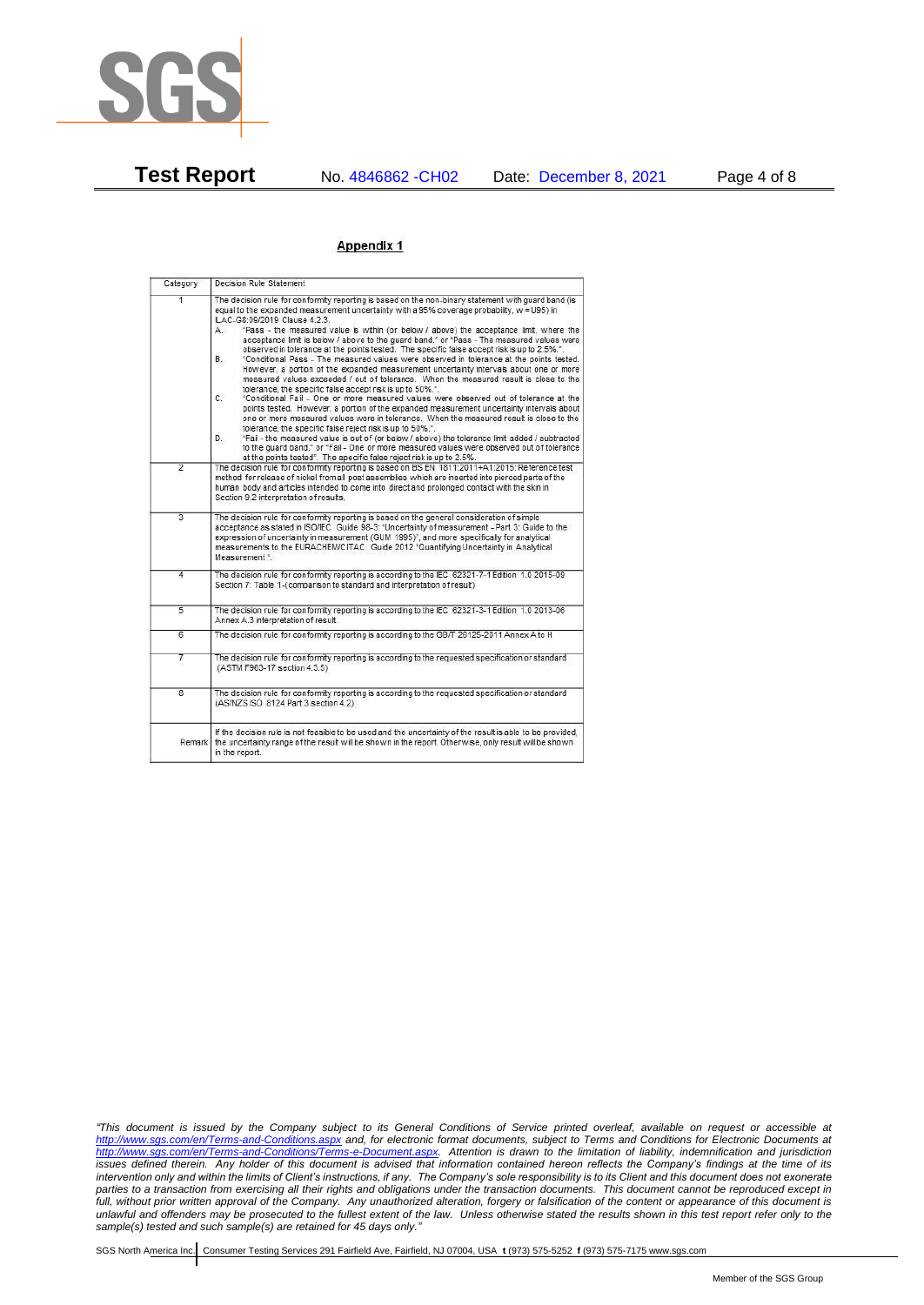

| <b>Test Report</b> | No. 4846862 - CH02 | Date: December 8, 2021 | Page 5 of 8 |
|--------------------|--------------------|------------------------|-------------|
|                    |                    |                        |             |

Flowchart:



Note : 1) Boiling water test method was also performed for the analysis of Cr (VI) in metal sample. 2) The polymeric samples were dissolved totally by pre-conditioning method according to above flow chat for Cd, Pb and Hg contents analysis

| Operator:      | Chiu Kan Yuen/ Tang Koon Pang (Acid digestion) |  |  |
|----------------|------------------------------------------------|--|--|
|                | Chiu Kan Yuen (Dry Ashing)                     |  |  |
|                | Nick Liu (Hexavalent Chromium)                 |  |  |
|                | Kent Wan (PBBs and PBDEs)                      |  |  |
| Section Chief: | Chan Chun Kit, Dickson                         |  |  |

*"This document is issued by the Company subject to its General Conditions of Service printed overleaf, available on request or accessible at <http://www.sgs.com/en/Terms-and-Conditions.aspx> and, for electronic format documents, subject to Terms and Conditions for Electronic Documents at [http://www.sgs.com/en/Terms-and-Conditions/Terms-e-Document.aspx.](http://www.sgs.com/en/Terms-and-Conditions/Terms-e-Document.aspx) Attention is drawn to the limitation of liability, indemnification and jurisdiction issues defined therein. Any holder of this document is advised that information contained hereon reflects the Company's findings at the time of its intervention only and within the limits of Client's instructions, if any. The Company's sole responsibility is to its Client and this document does not exonerate*  parties to a transaction from exercising all their rights and obligations under the transaction documents. This document cannot be reproduced except in *full, without prior written approval of the Company. Any unauthorized alteration, forgery or falsification of the content or appearance of this document is unlawful and offenders may be prosecuted to the fullest extent of the law. Unless otherwise stated the results shown in this test report refer only to the sample(s) tested and such sample(s) are retained for 45 days only."*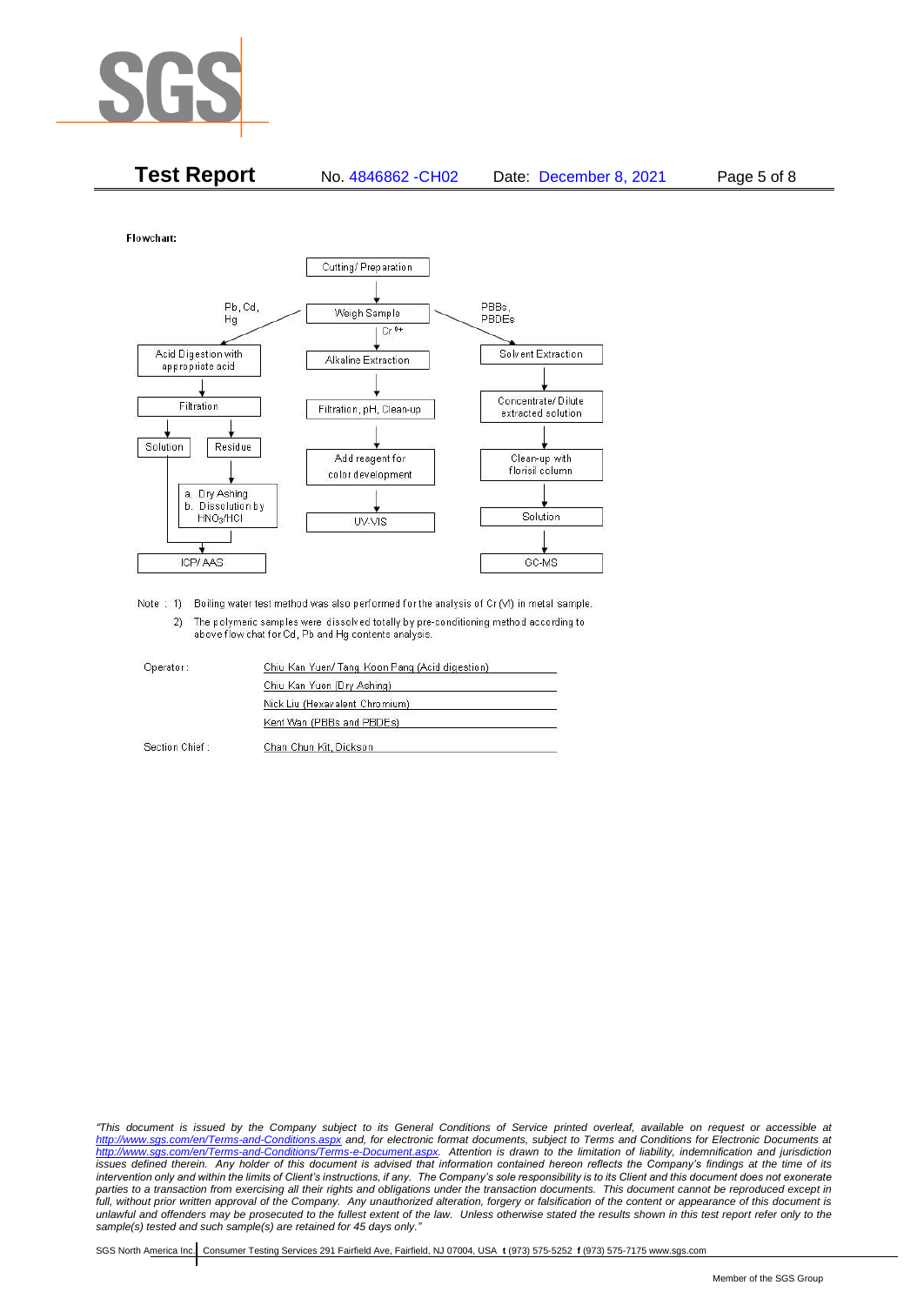

# **Test Report** No. 4846862 -CH02 Date: December 8, 2021 Page 6 of 8

### **Flowchart for Phthalates measurement**

Method: IEC 62321-8:2017



Tested by Checked by Lumpy Lee Edmund Kwan

*"This document is issued by the Company subject to its General Conditions of Service printed overleaf, available on request or accessible at <http://www.sgs.com/en/Terms-and-Conditions.aspx> and, for electronic format documents, subject to Terms and Conditions for Electronic Documents at [http://www.sgs.com/en/Terms-and-Conditions/Terms-e-Document.aspx.](http://www.sgs.com/en/Terms-and-Conditions/Terms-e-Document.aspx) Attention is drawn to the limitation of liability, indemnification and jurisdiction issues defined therein. Any holder of this document is advised that information contained hereon reflects the Company's findings at the time of its intervention only and within the limits of Client's instructions, if any. The Company's sole responsibility is to its Client and this document does not exonerate*  parties to a transaction from exercising all their rights and obligations under the transaction documents. This document cannot be reproduced except in *full, without prior written approval of the Company. Any unauthorized alteration, forgery or falsification of the content or appearance of this document is unlawful and offenders may be prosecuted to the fullest extent of the law. Unless otherwise stated the results shown in this test report refer only to the sample(s) tested and such sample(s) are retained for 45 days only."*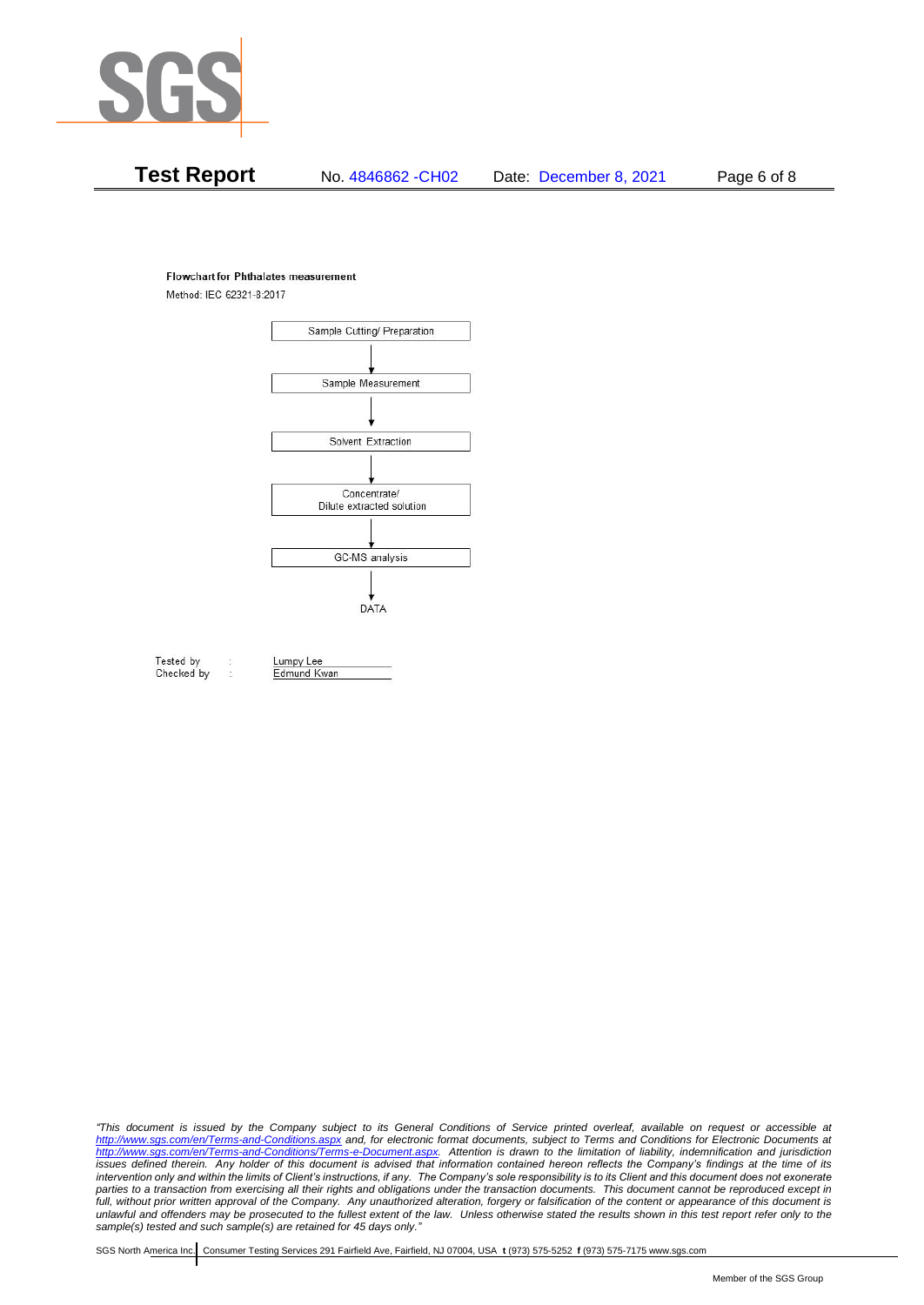

# **Test Report** No. 4846862 -CH02 Date: December 8, 2021 Page 7 of 8

### **Flowchart for Halogen Free Test**

Method: BS EN14582:2016



Operator: Supervisor: Tang Ying Sam Chan Chun Kit (Dickson)

*"This document is issued by the Company subject to its General Conditions of Service printed overleaf, available on request or accessible at <http://www.sgs.com/en/Terms-and-Conditions.aspx> and, for electronic format documents, subject to Terms and Conditions for Electronic Documents at [http://www.sgs.com/en/Terms-and-Conditions/Terms-e-Document.aspx.](http://www.sgs.com/en/Terms-and-Conditions/Terms-e-Document.aspx) Attention is drawn to the limitation of liability, indemnification and jurisdiction issues defined therein. Any holder of this document is advised that information contained hereon reflects the Company's findings at the time of its intervention only and within the limits of Client's instructions, if any. The Company's sole responsibility is to its Client and this document does not exonerate*  parties to a transaction from exercising all their rights and obligations under the transaction documents. This document cannot be reproduced except in *full, without prior written approval of the Company. Any unauthorized alteration, forgery or falsification of the content or appearance of this document is unlawful and offenders may be prosecuted to the fullest extent of the law. Unless otherwise stated the results shown in this test report refer only to the sample(s) tested and such sample(s) are retained for 45 days only."*